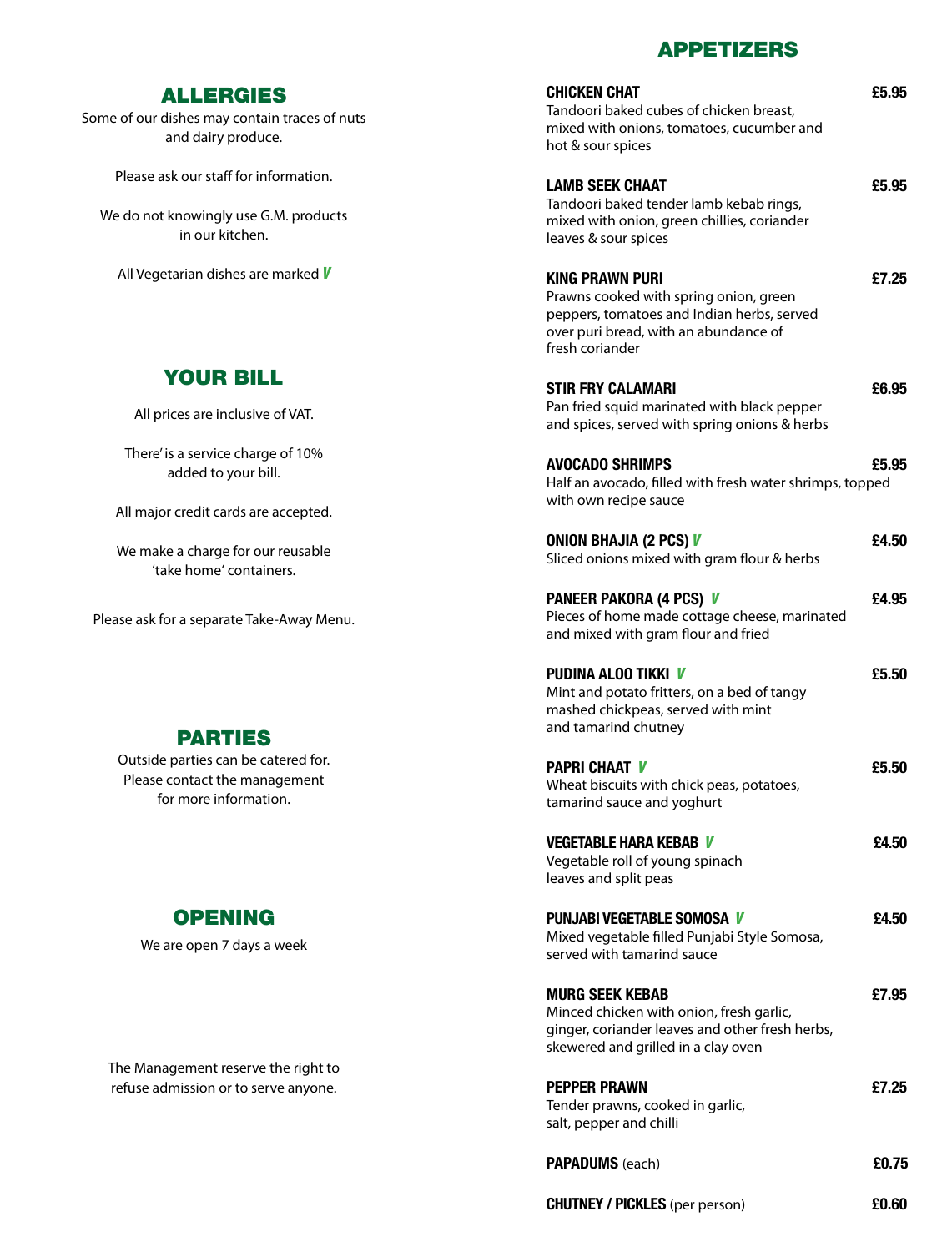## TANDOORI / APPETIZERS

### MAIN COURSE

| <b>SALMON AJWANI TIKKA</b><br>Large pieces of salmon marinated with garlic,<br>spices, yoghurt & lovage seeds                                                                       | £12.50 |
|-------------------------------------------------------------------------------------------------------------------------------------------------------------------------------------|--------|
| <b>MURG TIKKA</b><br>Succulent boneless pieces of chicken marinated<br>in a mix of ginger, garlic, lemon juice, spices<br>and seasoning, grilled in a clay oven                     | £9.50  |
| <b>TANDOORI MURGH</b><br>Half a spring chicken marinated in a mix of<br>strained yoghurt, ginger, garlic, lemon juice,<br>spices and seasoning, broiled in the clay oven            | £9.50  |
| <b>LAMB BOTI KEBAB</b><br>Pieces of boneless lamb, seasoned with<br>capsicum and onion cooked in a charcoal oven                                                                    | £12.50 |
| <b>TANDOORI KING PRAWN</b><br>Fresh water king prawns marinated in lemon<br>juice with mild herbs and spices and grilled<br>over charcoal fire in a clay oven                       | £14.50 |
| <b>MIXED TANDOORI</b><br>A mixture of Tandoori murg, Murg tikka, Lamb<br>tikka, Lamb sheek kebab, Tandoori lamb chops<br>and Tandoori prawns                                        | £14.50 |
| <b>AKBARI LAMB CHOPS</b><br>Juicy lamb chops marinated with herbs,<br>tandoori spice, barbecued in clay oven                                                                        | £12.50 |
| <b>SHEEK KEBAB</b><br>Tender lamb minced with onions, fresh garlic<br>and ginger, coriander leaves and other fresh<br>herbs, skewered and grilled in a clay oven                    | £8.95  |
| <b>PANEER NILGIRI TIKKA</b><br>Pieces of cottage cheese marinated in fresh<br>lemon juice, fresh coriander and Indian spices,<br>cooked in a charcoal oven                          | £8.95  |
| <b>CHICKEN &amp; MUSHROOM SHASHLIK</b><br>Boneless pieces of chicken, whole mushrooms,<br>onions, capsicum & tomatoes, marinated with<br>tandoori spices, cooked in a charcoal oven | £10.50 |
| <b>MURG NAWABI KEBAB</b><br>Chicken marinated with ginger, green chilli,<br>creamy sauce with saffron and ground almond                                                             | £10.50 |

#### RICE

| Steamed Basmati Rice                                                                | £3.50 |
|-------------------------------------------------------------------------------------|-------|
| <b>PILAU RICE</b> Basmati rice cooked with saffron                                  | £3.95 |
| <b>LEMON RICE</b><br>Rice with lemon zest, fragrant curry leaves<br>and cashew nuts | £4.50 |
| <b>MUSHROOM RICE</b>                                                                | £4.95 |

#### BIRYANI OF THE DAY

#### Chicken / Lamb / Vegetables

| WITH VEGETABLE CURRY | £13.95 |
|----------------------|--------|
| WITHOUT CURRY        | £10.95 |

# HOME MADE BREADS

| <b>NAAN</b> Unleavened bread with plain flour                                                                   | £2.50 |
|-----------------------------------------------------------------------------------------------------------------|-------|
| <b>GARLIC NAAN</b> Unleavened bread with garlic                                                                 | £2.95 |
| <b>CHEESE NAAN</b> Unleavened bread with Cheese                                                                 | £2.95 |
| <b>KEEMA NAAN</b><br>Stuffed with minced lamb, blended<br>with chopped green chillies, coriander and spices     | £2.95 |
| <b>PESHWARI NAAN</b><br>Unleavened plain flour bread stuffed with a<br>combination of nuts, coconut and raisins | £2.95 |
| <b>LACHA PARATHA</b><br>A thick flaky bread enriched with butter                                                | £3.25 |
| TANDOORI ROTI<br>Unleavened bread with whole meal flour                                                         | £2.50 |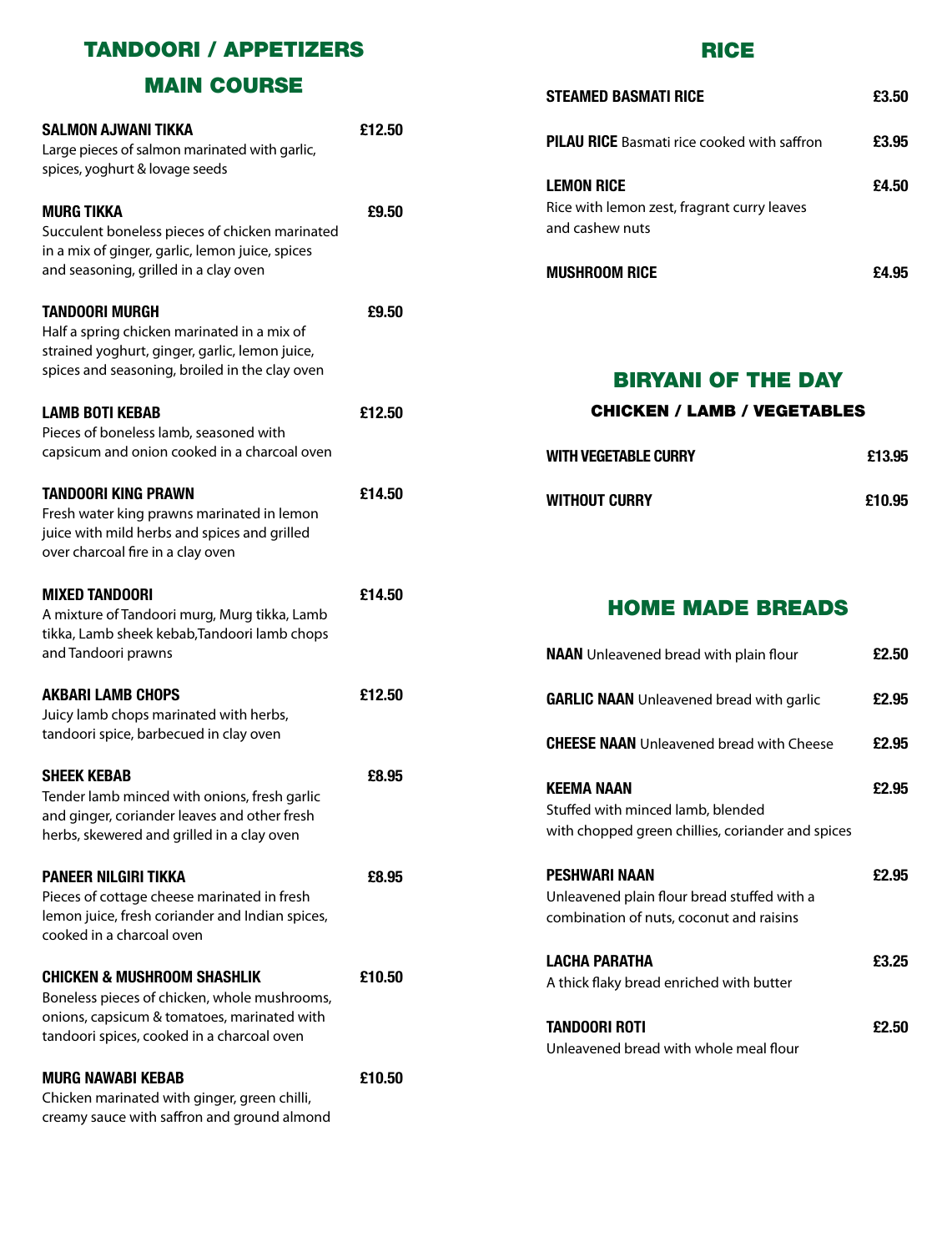## SALAD AND RAITA

POULTRY

| <b>CUCUMBER RAITA</b>                         | £3.50  | <b>MURG TIKKA MASSALA</b><br>Charcoal grilled pieces of chicken flavoured<br>with fenugreek, then cooked in an exotic<br>sauce of tomato and butter                 | £9.95  |
|-----------------------------------------------|--------|---------------------------------------------------------------------------------------------------------------------------------------------------------------------|--------|
| <b>BOONDI RAITA</b>                           | £3.95  | <b>MURG JALFREZI</b>                                                                                                                                                | £9.50  |
| Home made yoghurt with gram flour dumpling    |        | Juilene of freshly cut chicken, cooked with<br>fresh ginger, chillies and onion, hot to taste                                                                       |        |
| <b>FRESH SEASONAL SALAD</b>                   | £3.25  | <b>MURG BALTI</b><br>Pieces of chicken cooked in a wok, with onion,<br>capsicum, tomato and dried spices, served<br>with nan bread                                  | £12.95 |
| <b>SPECIAL HOUSE SALAD</b>                    | £3.25  | <b>GREEN CHICKEN CURRY</b><br>Boneless pieces of chicken, cooked with onion,<br>tamarind, mint, coriander and green chillies to<br>create a hot Goanese curry sauce | £9.50  |
| <b>MENU FOR ONE</b>                           |        | <b>MURG ADRAKWALA</b>                                                                                                                                               | £9.50  |
| <b>VEGETARIAN</b>                             | £19.50 | Succulent pieces of chicken cooked with<br>ginger, lemon juice and hot spices                                                                                       |        |
| Punjabi Somosa, Tandoori Mushroom             |        | <b>MURG KORMA</b><br>Pieces of chicken flavoured with cinnamon and                                                                                                  | £9.50  |
| Massala, Saag, Pilau rice, Raitha, Naan bread |        | cardamom cooked in a traditionally mild sauce<br>of nuts and cream                                                                                                  |        |
| <b>NON VEGETARIAN</b>                         | £21.50 | <b>MURG OLIVIER</b><br>Breast pieces of chicken with olives, garlic,<br>herbs & spices, extra virgin olive oil with                                                 | £12.50 |
| Murg Chaat, Lamb Passanda, Vegetable curry,   |        | a hint of fresh mint. Slightly spicy.                                                                                                                               |        |
| Pilau rice, Naan bread                        |        | <b>LAMB</b>                                                                                                                                                         |        |
| <b>MEAL FOR TWO</b>                           |        | <b>LAMB PASSANDA</b><br>Tender slices of lamb simmered in a sauce of<br>cultured yoghurt, almond and cashew nuts                                                    | £9.95  |
| <b>DELUXE PLATTER</b>                         | £43.95 | <b>LAMB ROGAN JOSH</b><br>Pieces of lamb cooked in curried tomato & spices                                                                                          | £9.50  |
| Tandoori cocktail, Murg Tikka Massala,        |        | <b>BALTI GOSTH</b>                                                                                                                                                  | £12.95 |
| Rogan Josh, served with Vegetable of the day, |        | Pieces of lamb cooked in wok with onions,<br>capsicum and tomato, with dried spices served<br>with a naan bread                                                     |        |
| Pilau rice, Naan bread                        |        | KASHMIRI LAMB KORMA<br>A fruity flavoured mild lamb curry                                                                                                           | £9.50  |
|                                               |        | <b>LAMB CHILLI STIR FRY</b><br>Thinly sliced lamb, stir fried with onion, capsicum<br>and green chillies with garlic chilli sauce                                   | £9.95  |
|                                               |        | <b>ACHARI GOSHT</b><br>Tender pieces of baby lamb, cooked in a tangy<br>yoghurt sauce, with pickled spices                                                          | £9.50  |
|                                               |        |                                                                                                                                                                     |        |

**SAAG GOSHT £9.50** A classic North Indian dish with lamb and baby spinach